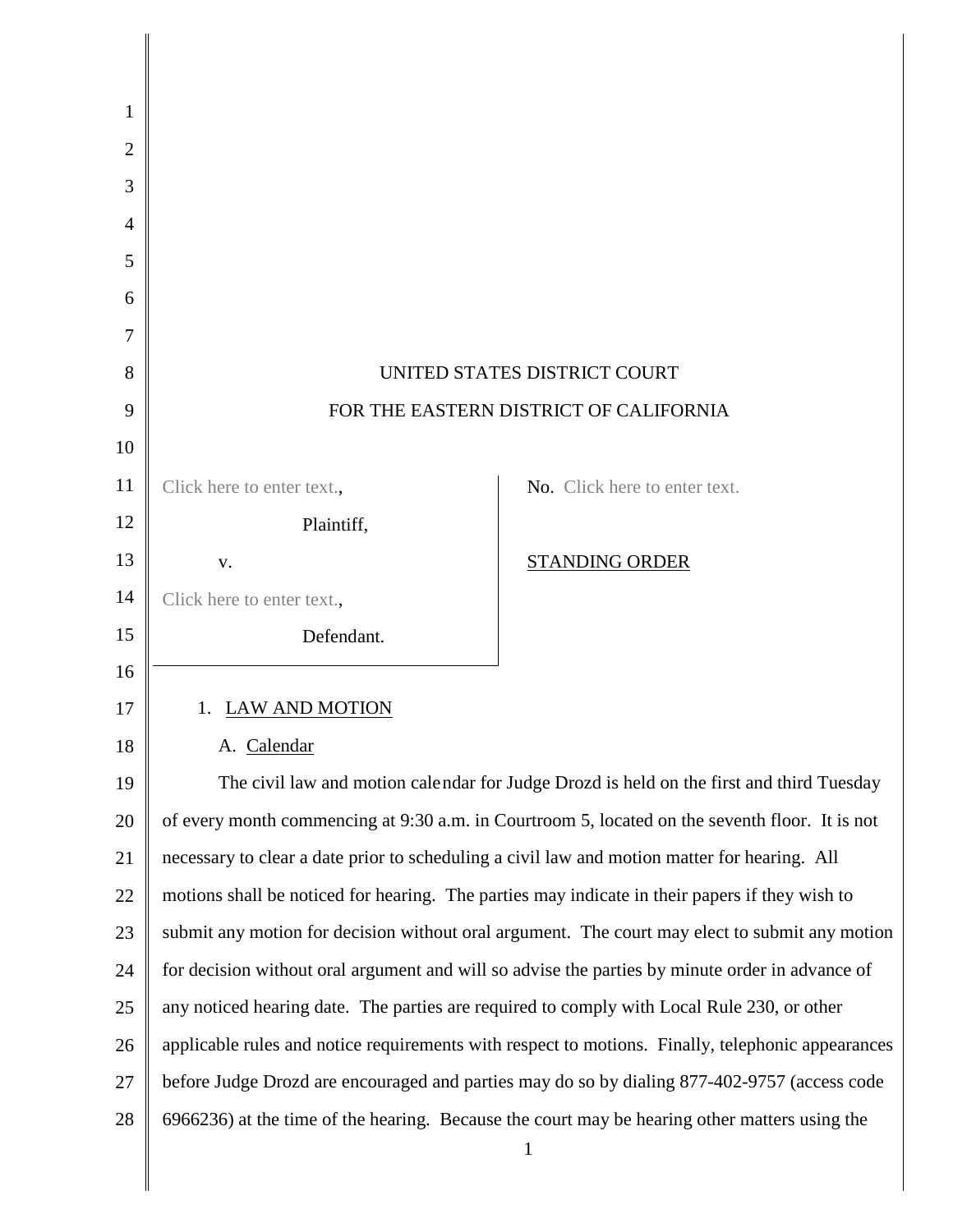1 2 3 4 same conference line, please wait to state your appearance until your case has been called and appearances are requested. Keep all background noise to a minimum. At least 48 hours prior to the hearing you must email Courtroom Deputy Jami Thorp, at JThorp@caed.uscourts.gov, to advise the court you will be appearing telephonically.

B. Briefing

6 7 8 9 10 11 Unless prior leave of court is obtained, all moving and opposition briefs or legal memorandum in civil cases shall not exceed 25 pages. Reply briefs filed by moving parties shall not exceed 15 pages. Only for good cause shown will the court grant an application to extend these page limitations. Briefs that exceed the page limitations or are sought to be filed without leave of court may not be considered. Finally, no supplemental briefs shall be filed without prior leave of court. $<sup>1</sup>$  $<sup>1</sup>$  $<sup>1</sup>$ </sup>

12

5

# C. Meet and Confer Requirement

13 14 15 16 17 18 19 20 21 22 Prior to filing a motion in a case in which the parties are represented by counsel, counsel shall engage in a pre-filing meet and confer to discuss thoroughly the substance of the contemplated motion and any potential resolution. Counsel should resolve minor procedural or other non-substantive matters during the meet and confer process so that briefing on motions that proceed to hearing is directed only to those substantive issues requiring resolution by the court. **A notice of motion shall contain a certification by counsel filing the motion that meet and confer efforts have been exhausted, with a very brief summary of meet and confer efforts.** 2. ELECTRONIC FILING The United States District Court for the Eastern District of California requires electronic filing of documents in all new and pending civil cases in which parties are represented by

23 counsel. A party proceeding without counsel may request authorization to file electronically.

- 24 25 Information about the court's Electronic Case Filing system ("ECF") is available on the court's website at www.caed.uscourts.gov/cmecf. *See also* Local Rule 133.
- 26

All manually filed documents (those documents excused from the electronic filing

<span id="page-1-0"></span>27

<sup>28</sup> <sup>1</sup> Font must be in Times New Roman and no less than 12. Footnotes shall be in typeface no more than one size smaller than text size.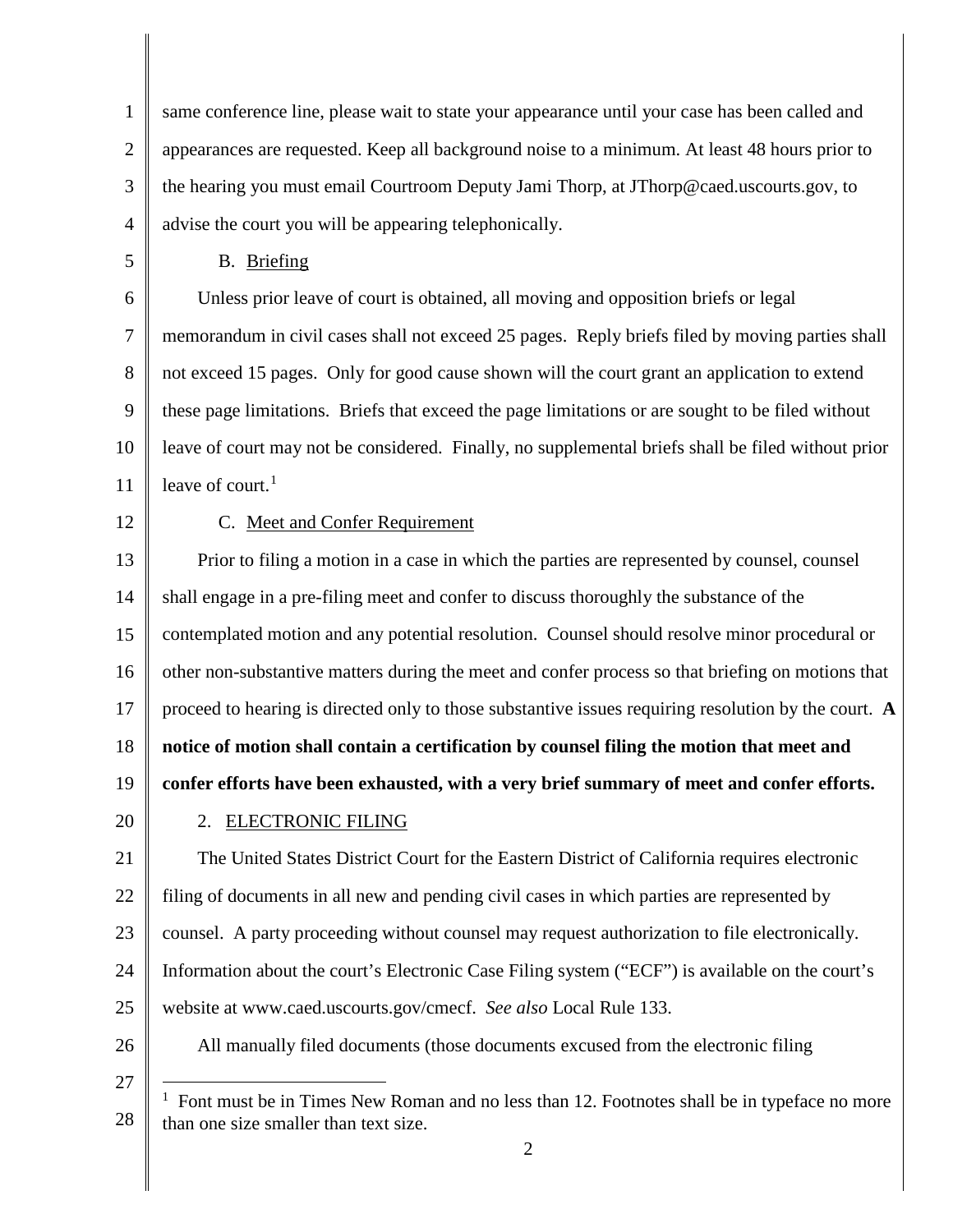1 2 requirements by the Local Rules) shall be served as otherwise required by the Federal Rules of Civil Procedure or Local Rule 133.

3

# 3. COURTESY COPIES

4 5 6 7 8 9 10 Counsel are ordered to deliver to the Clerk's Office clearly marked courtesy copies of all electronically filed documents that exceed twenty-five (25) pages, and conformed courtesy copies of all manually filed documents, by either personally delivering them or sending them by guaranteed overnight delivery. *See* Local Rule 133(f). The parties need not provide courtesy copies of answers or shorter pleadings. If a courtesy copy is sent by guaranteed overnight delivery, the sender shall notify the delivery service that the signature of the recipient is not required.

11

### 4. PROPOSED ORDERS

12 13 14 15 16 Judge Drozd does not require the parties to submit proposed orders with motions to dismiss or motions for summary judgment, but does require the parties to provide proposed consent decrees and proposed findings of fact. If the court does direct the filing of a proposed order, the party should submit it as required by Local Rule 137(b) and email it in Microsoft Word to dadorders@caed.uscourts.gov.

17

## 5. EX PARTE APPLICATIONS

18 19 20 21 22 23 24 25 Ex parte applications typically are not heard, but are submitted by the court unless otherwise notified. The filer is required to contact the courtroom deputy and the opposing party prior to the filing of the ex parte application in order to advise that such request is being made. In addition, the document(s) must indicate whether or not an opposition will be filed. The filer shall include an affidavit indicating a satisfactory explanation for the following: (1) the need for the issuance of such an order, (2) the inability of the filer to obtain a stipulation for the issuance of such an order from other counsel or parties in the action, and (3) why such request cannot be noticed on the court's motion calendar as provided by Local Rule 230.

26

#### 6. TROs AND INJUNCTIONS

27 28 Parties seeking emergency or provisional relief shall comply with Federal Rule of Civil Procedure 65 and Local Rule 230. The court typically will not rule on any application for such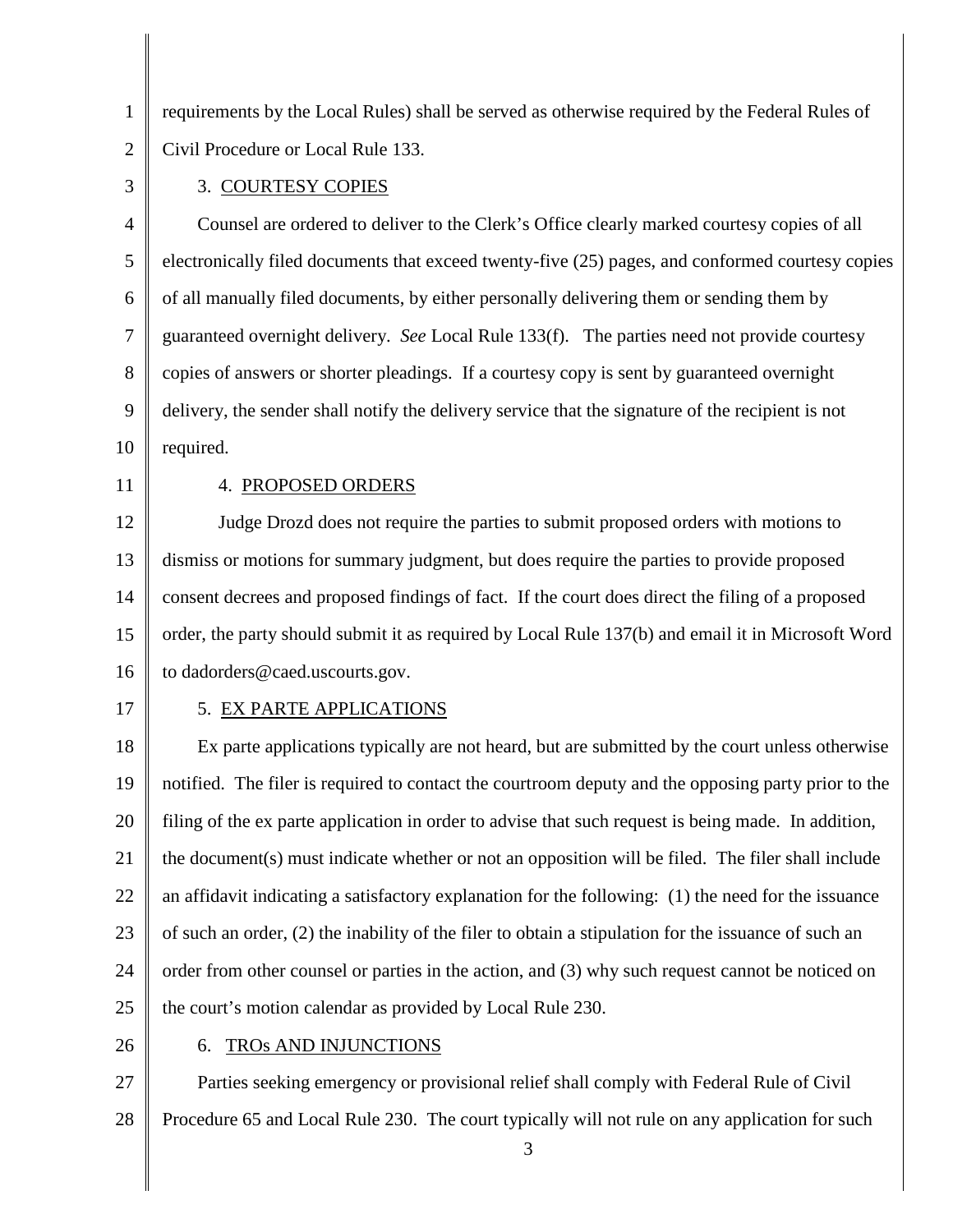1 2 3 4 relief for at least twenty-four (24) hours after the party subject to the requested order has been served; such party may file opposing or responding papers in the interim. The parties shall lodge a courtesy copy with chambers of all papers relating to proposed TROs and injunctions, conformed to reflect that they have been filed.

5

# 7. SEALING AND PROTECTIVE ORDERS

6 7 8 9 10 11 12 13 14 15 16 No document will be sealed, nor shall a redacted document be filed, without the prior approval of the court. If a document for which sealing or redaction is sought relates to the record on a motion to be decided by Judge Drozd, the request to seal or redact should be directed to him and not the assigned Magistrate Judge. All requests to seal or redact shall be governed by Local Rules 141 (sealing) and 140 (redaction); protective orders covering the discovery phase shall not govern the filing of sealed or redacted documents on the public docket. The court will only consider requests to seal or redact filed by the proponent of sealing or redaction. If a party plans to make a filing that includes material an opposing party has identified as confidential and potentially subject to sealing, the filing party shall provide the opposing party with sufficient notice in advance of filing to allow for the seeking of an order of sealing or redaction from the court.

17

#### 8. FINAL PRETRIAL CONFERENCES

18 19 20 21 In those cases in which Judge Drozd is conducting the Final Pretrial Conference, the parties are required to submit a Joint Pretrial statement. That Joint Pretrial statement must be filed seven days before the Final Pretrial Conference hearing date and be e-mailed as a Word document to: dadorders@caed.uscourts.gov.

22

# 9. NOTICE OF THIS ORDER

23 24 25 Counsel for plaintiff shall immediately serve this order on all parties, including any new parties added to the action in the future, unless this case came to the court by noticed removal, in which case defendant shall serve this order on all other parties.

26

///

- 27 ///
- 28 ///